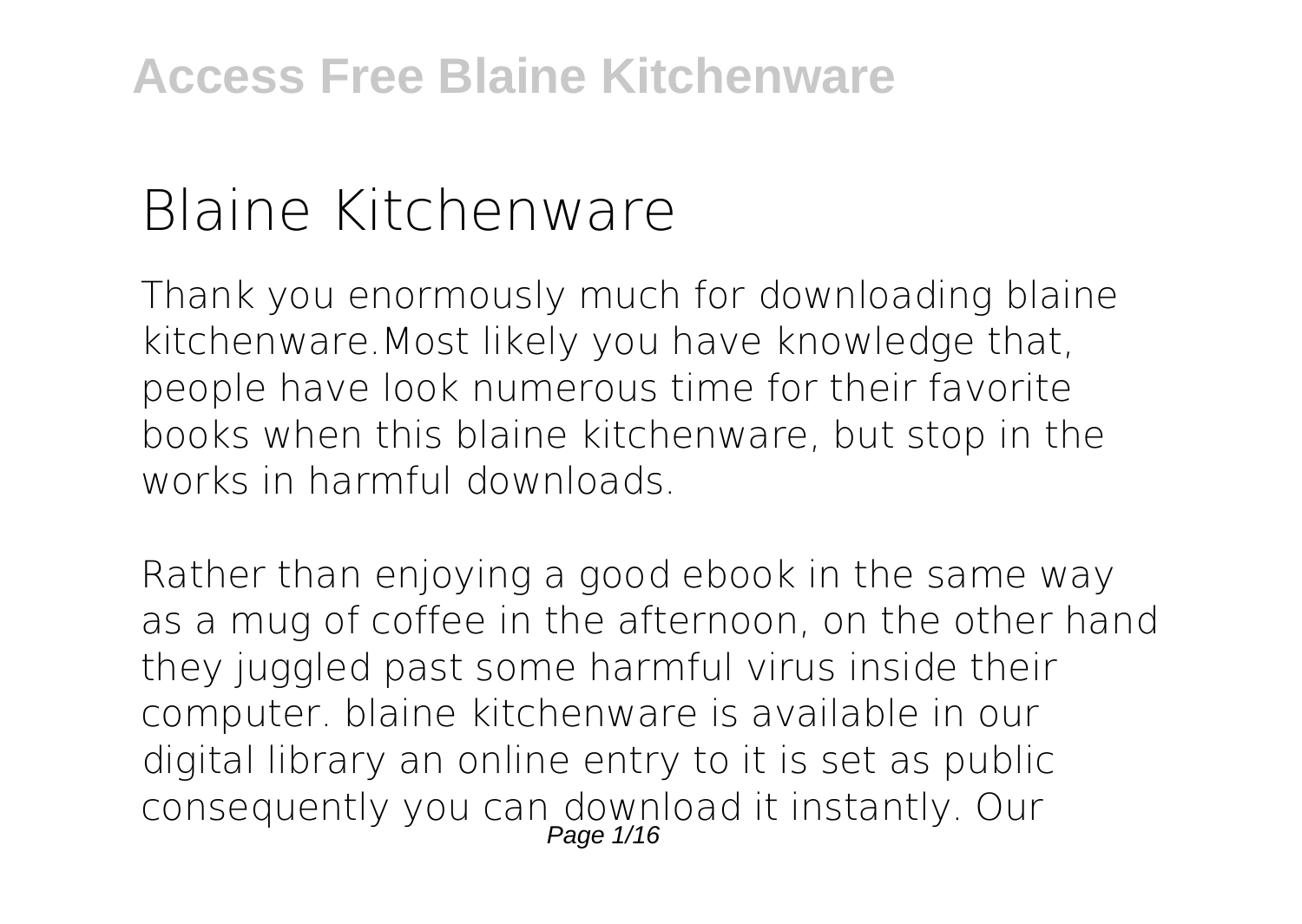## **Access Free Blaine Kitchenware**

digital library saves in combined countries, allowing you to get the most less latency era to download any of our books in the manner of this one. Merely said, the blaine kitchenware is universally compatible later any devices to read.

Burning a Letter in a Book: Fearless | David Blaine 10 Best Cookbook Holders 2019 **Guys and Dolls** Capital structure explained Blind Melon No Rain Celebrities Read Mean Tweets #12 MY FAVORITE COOKWARE best pots and pans worth the money (on black friday and cyber monday) David Blaine Can Guess Your Card Through the Screen **How to DIY Make Aged Old** Page 2/16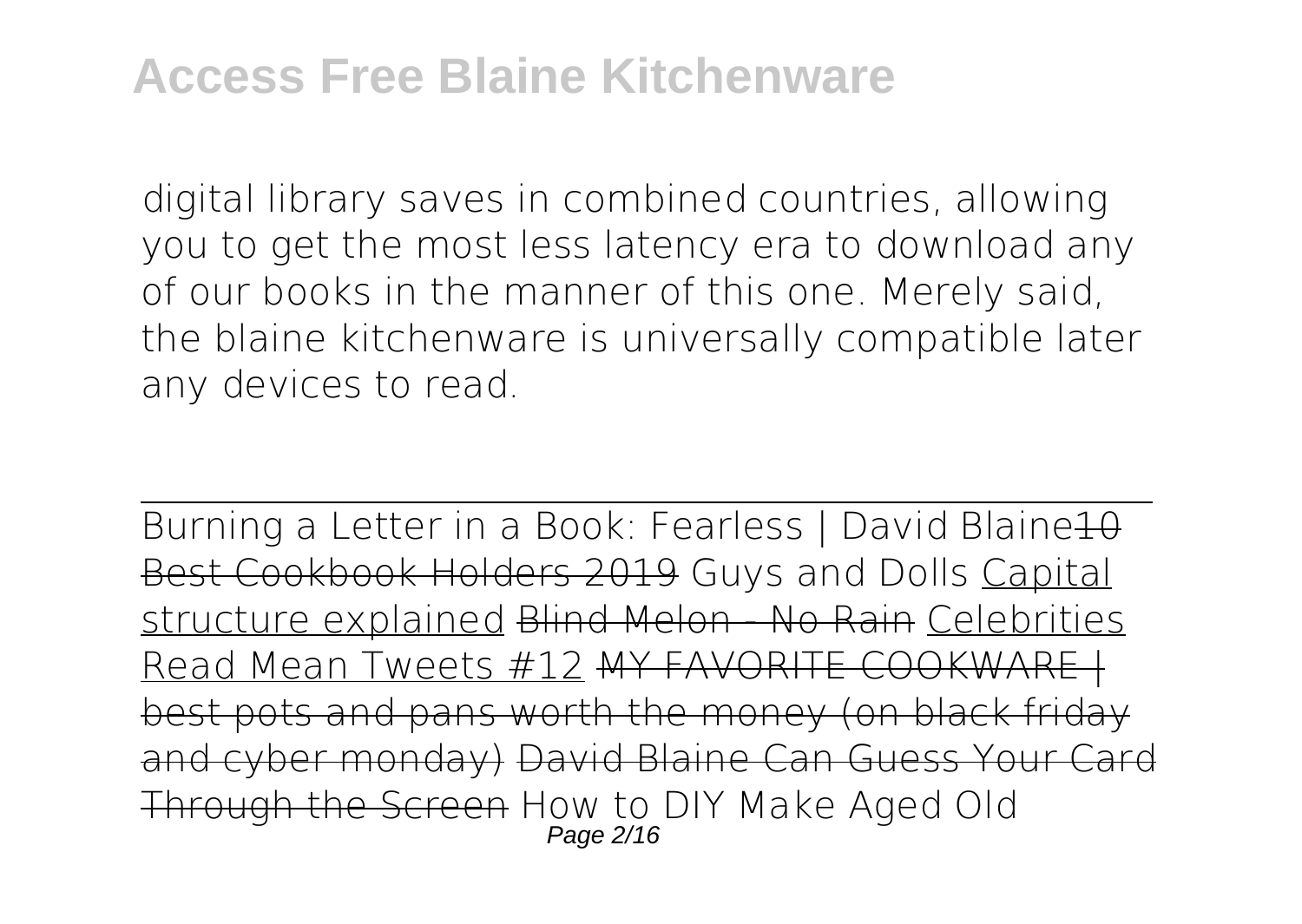**Vintage Restoration Hardware Boundless books paper How I held my breath for 17 minutes | David Blaine** *Debt vs. Equity Analysis: How to Advise Companies on Financing How To Carve A Rooster (From a Twig/Branch) - Chris Lubkemann Method*

Coconut Grove Designer Estate SaleREVIEW!! Macy's Tools of the Trade Stainless Steel 13pc Cookware Set Jamie Oliver on essential kitchenware - 30-Minute Meals Joe Rogan Experience #1454 - Dan Crenshaw Case Solution Blaine Kitchenware, Inc. Capital Structure (Brief Case) *She loved cooking so she created kitchen products myVancouver Scott Landon Antique Dealer* **Magic in Haiti | David Blaine** Blaine Kitchenware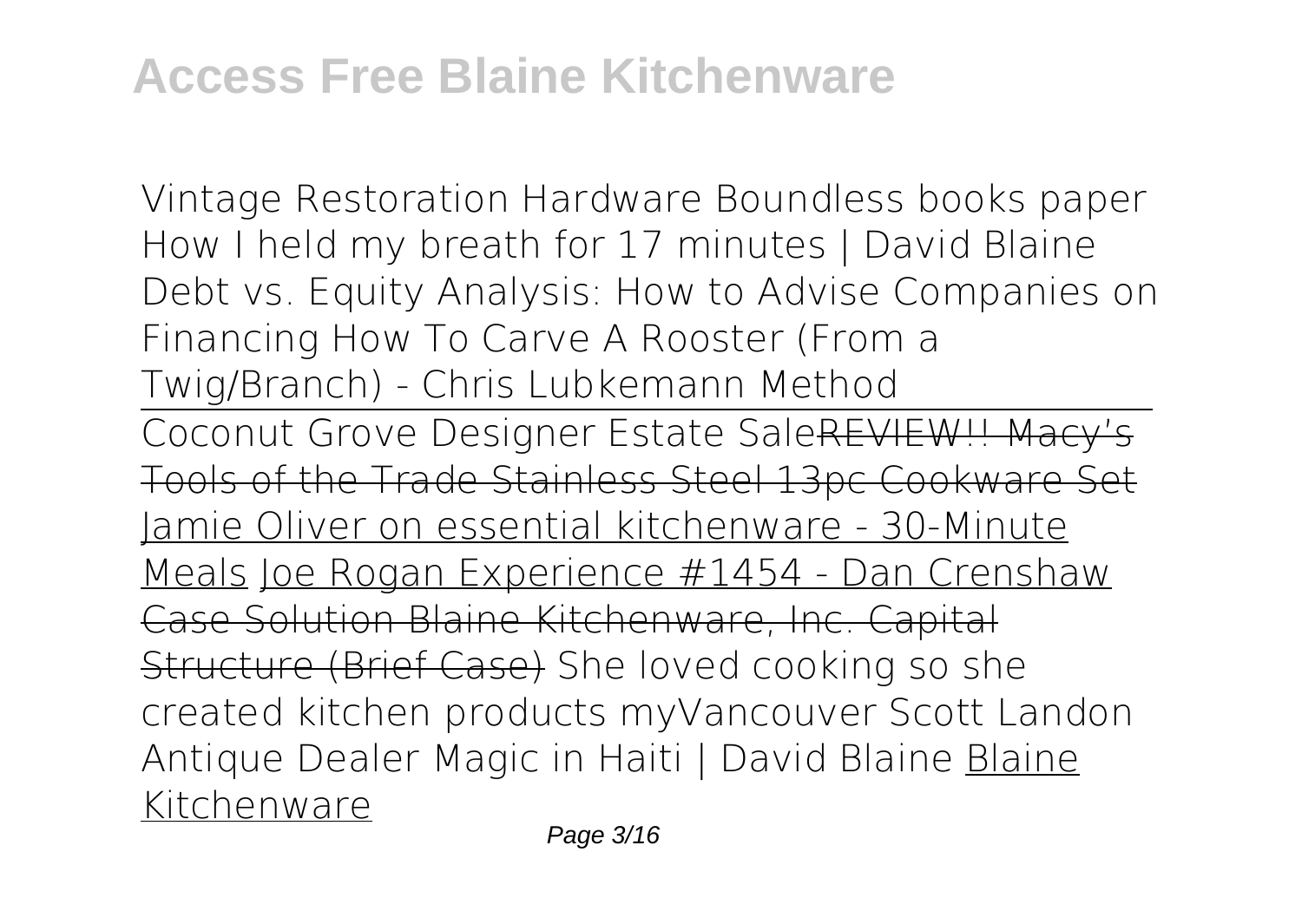Blaine Kitchenware was a mid-sized producer of branded small appliances primarily used in residential kitchens.

#### Blaine Kitchenware, Inc.: Capital Structure - PHDessay.com

Blaine Kitchenware was a mid-sized producer of small appliances primarily used in residential kitchens. By 2006, the company's products consisted of a wide range of small kitchen appliances including deep fryers, griddles, toasters, ovens etc. Blaine had just under 10% of the \$2.3 billion U.S. market for small kitchen appliances.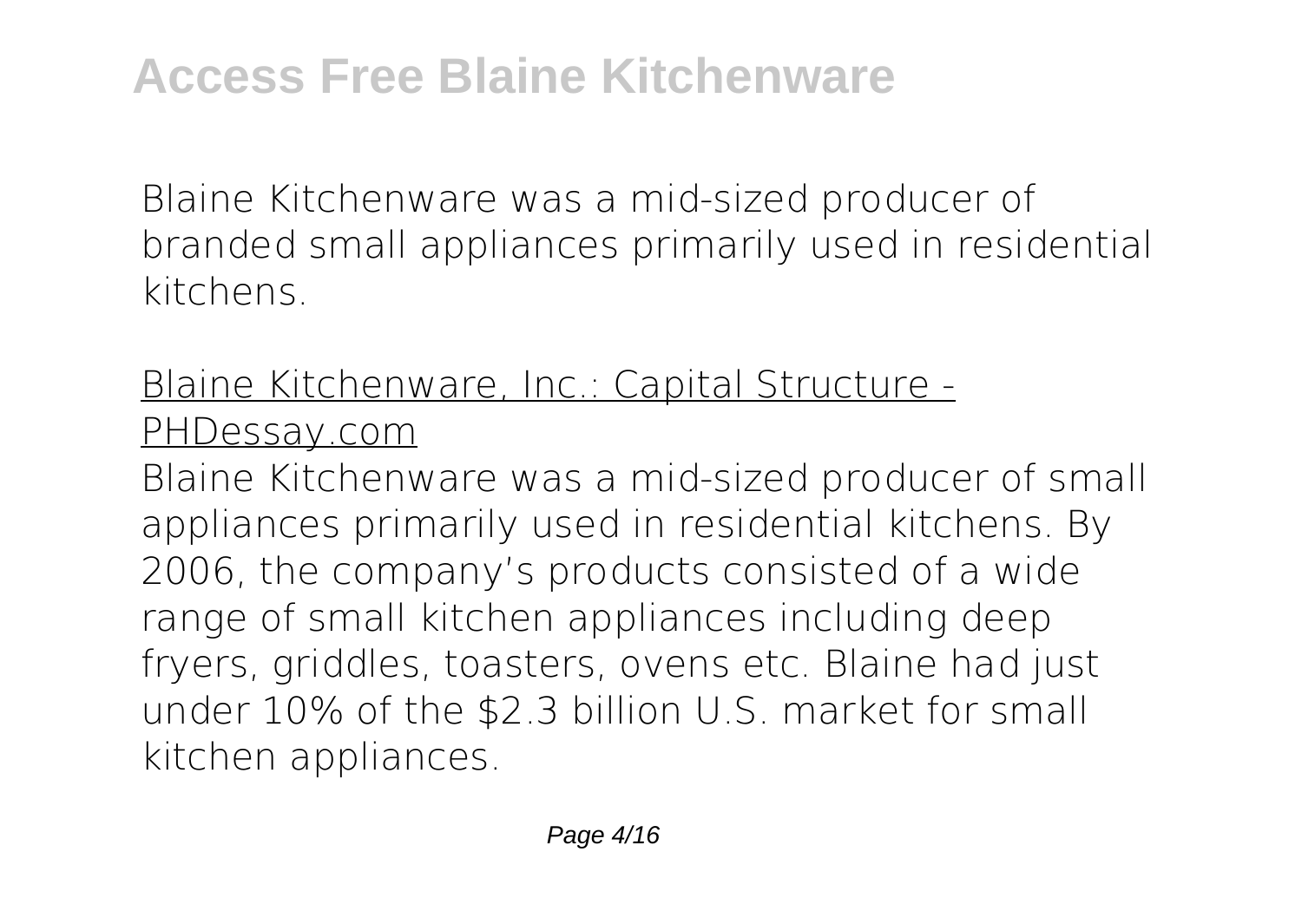#### Blaine Kitchenware Inc. Essay examples - 942 Words | Bartleby

Innovative creations from a fresh blend of the finest elements Sleek surfaces and sumptuous curves define the visual language of our Modern range. Add a tantalising palette of colourways and an exceptional choice of contemporary accessories and this is a kitchen collection that deserves serious consideration. A new twist on a classic design

#### Gallery Kitchens | Blaines Interiors

Blaine is currently over-liquid and under-levered and their shareholders are suffering from the effects. Since Blaine Kitchenware is a public company with Page 5/16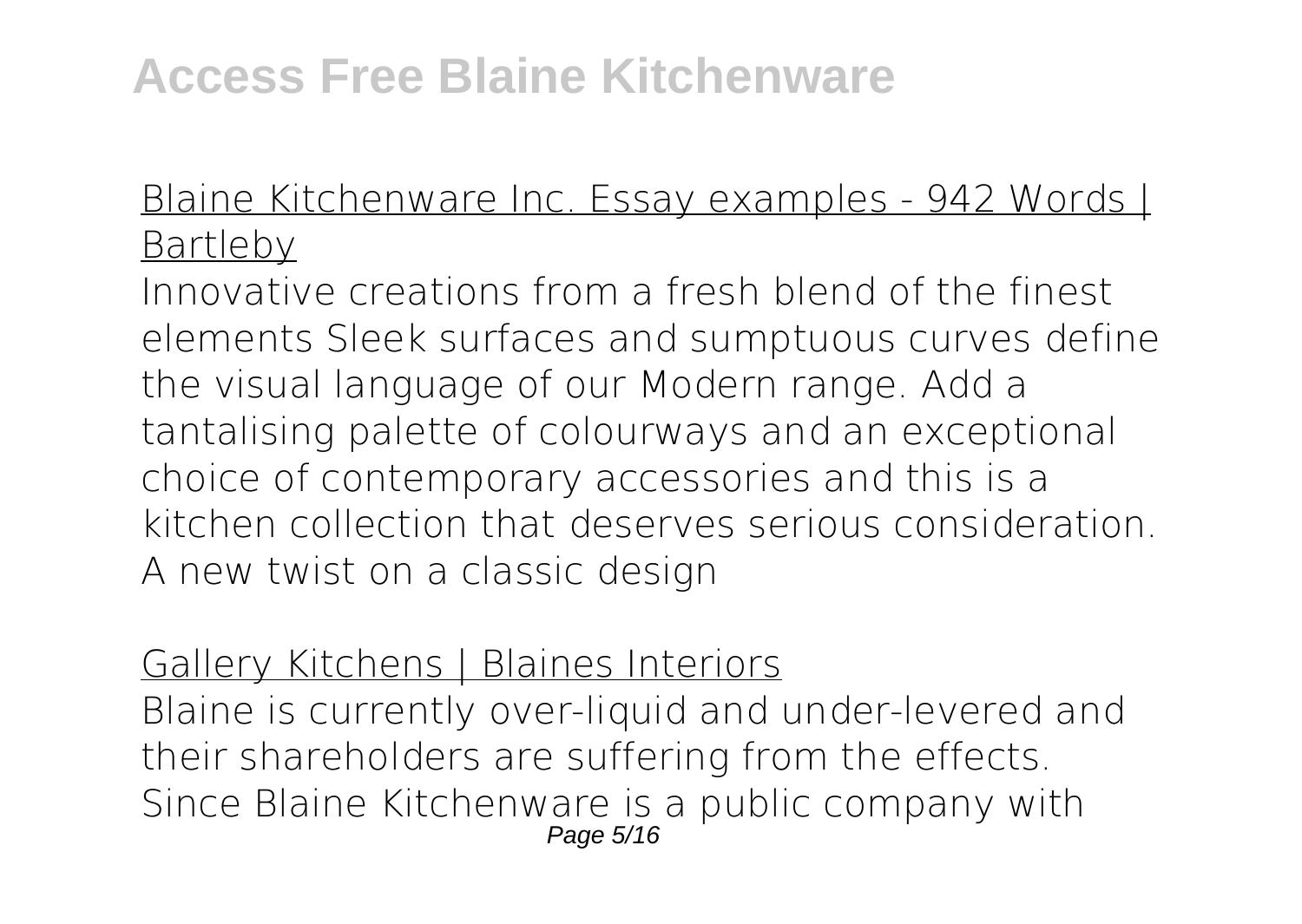large portion of its shares held by their family members, they have a financial surplus, which decreases the efficiency of its leverage. In other words, Blaine does not fully utilize its funds.

## Blaine's Kitchenware | Business essays | Essay Sauce Free ...

Blaine Kitchenware, Inc. Case Study Solution Review of capital structure and payout policies From the following situation, it seems that the Blaine's didn't disclose the proper implementation of the definedpolicies because of the significant difference between debt and equity margin.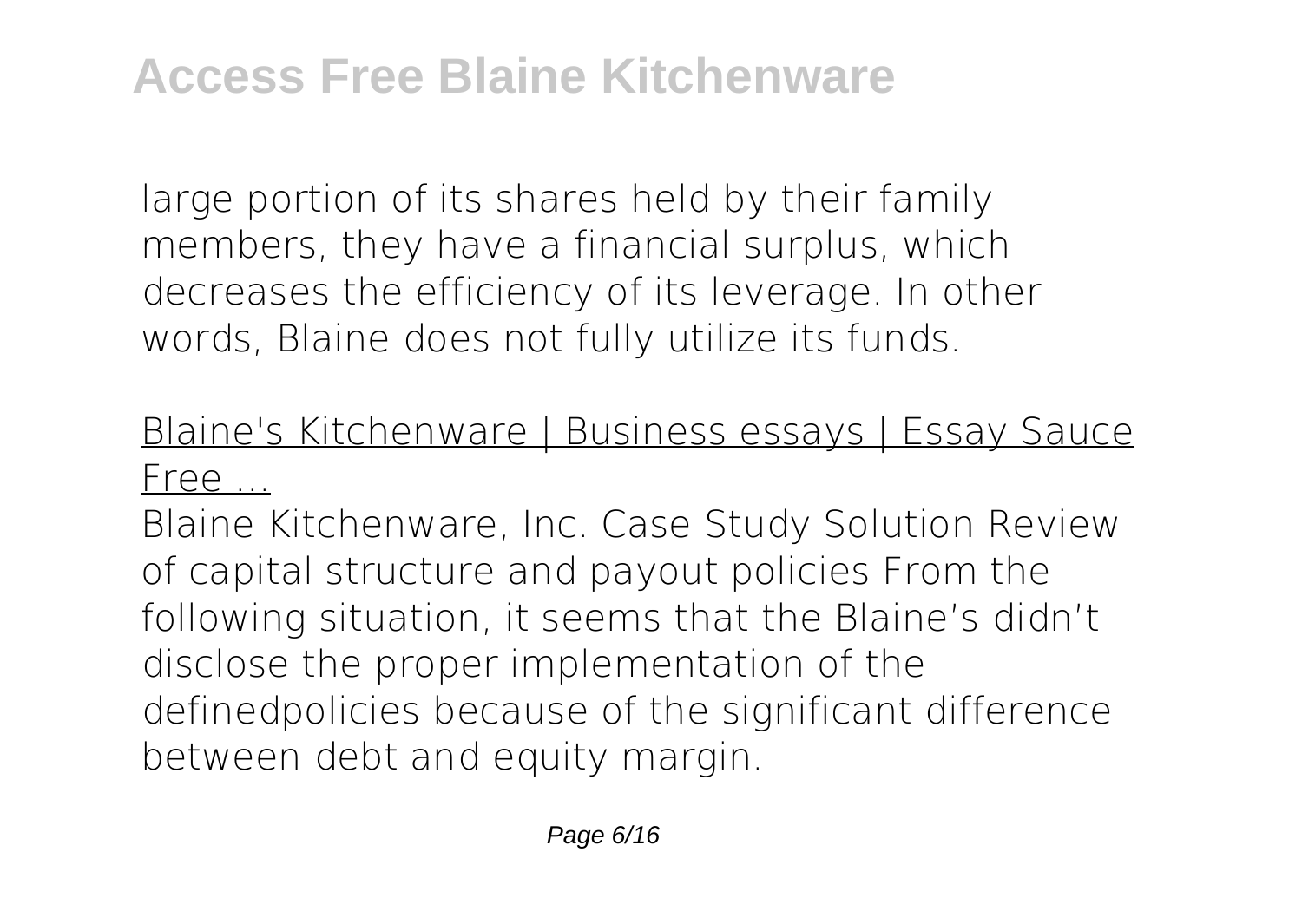#### Blaine Kitchenware, Inc. Case Solution And Analysis, HBR ...

Blaine Kitchenware, Inc.: Capital Structure Case Study Solution Decrease in Share Price: Another major cost that the Blaine Inc. could face is the decrease in its share price. It could be seen that the company's shares were highly priced in the stock market despite of the low ROE and a low annual compounded rate of return on shares. The major ...

## Blaine Kitchenware, Inc.: Capital Structure Case Solution ...

Blaine Kitchenware Case Solution Review of capital structure and payout policies From the following Page 7/16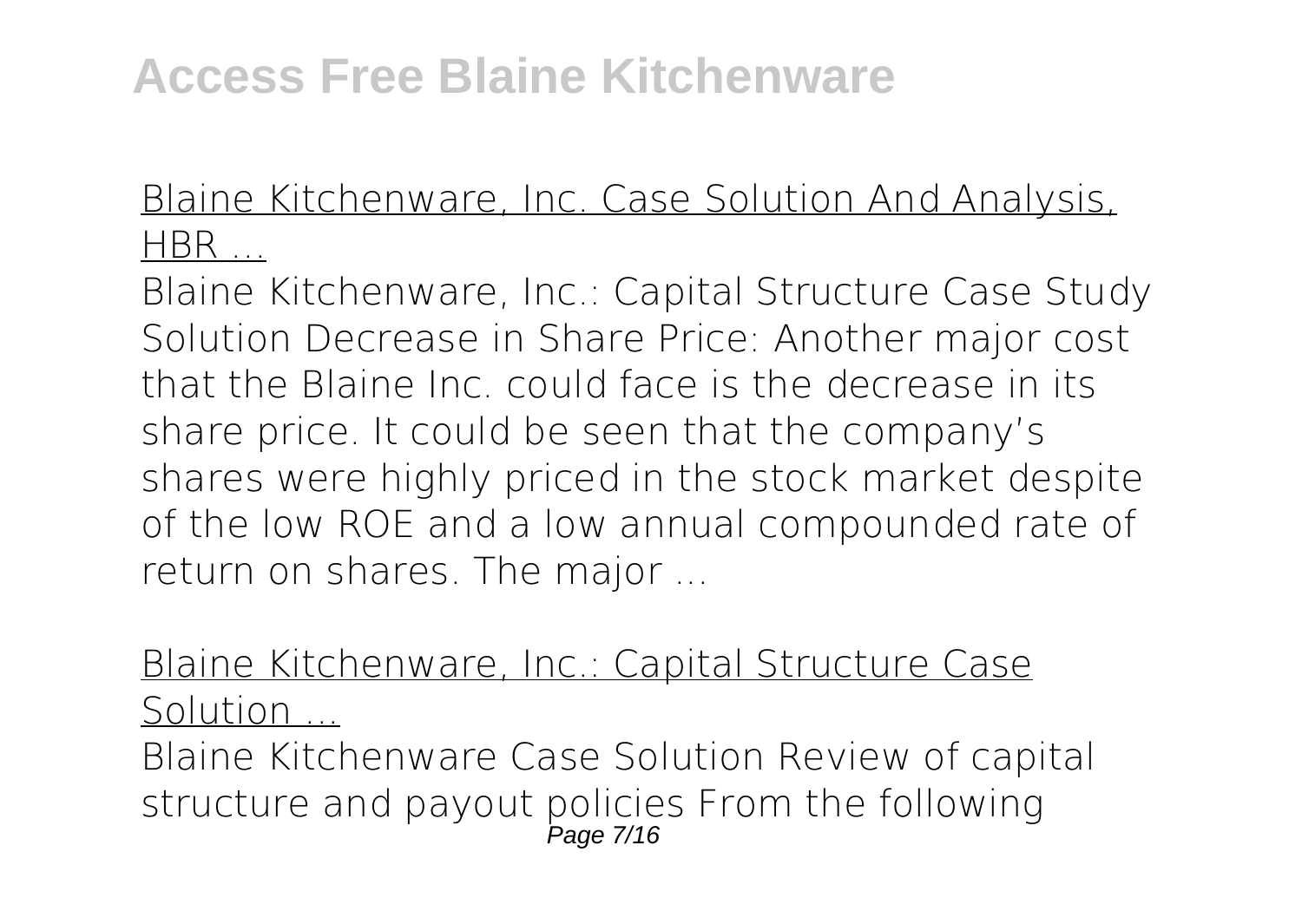situation, it seems that the Blaine's didn't disclose the proper implementation of the definedpolicies because of the significant difference between debt and equity margin.

## Blaine Kitchenware Case Study Help - Case Solution & Analysis

Outcome analysis Explaination The result Use \$50 million debt and \$210 million cash to buy back \$260 worth of share at \$18.5 per share, means we buy 14 million shares back. After repurchasing, BKI's EPS and ROE increase. (Less shares outstanding) We choose rf=5.10%, considering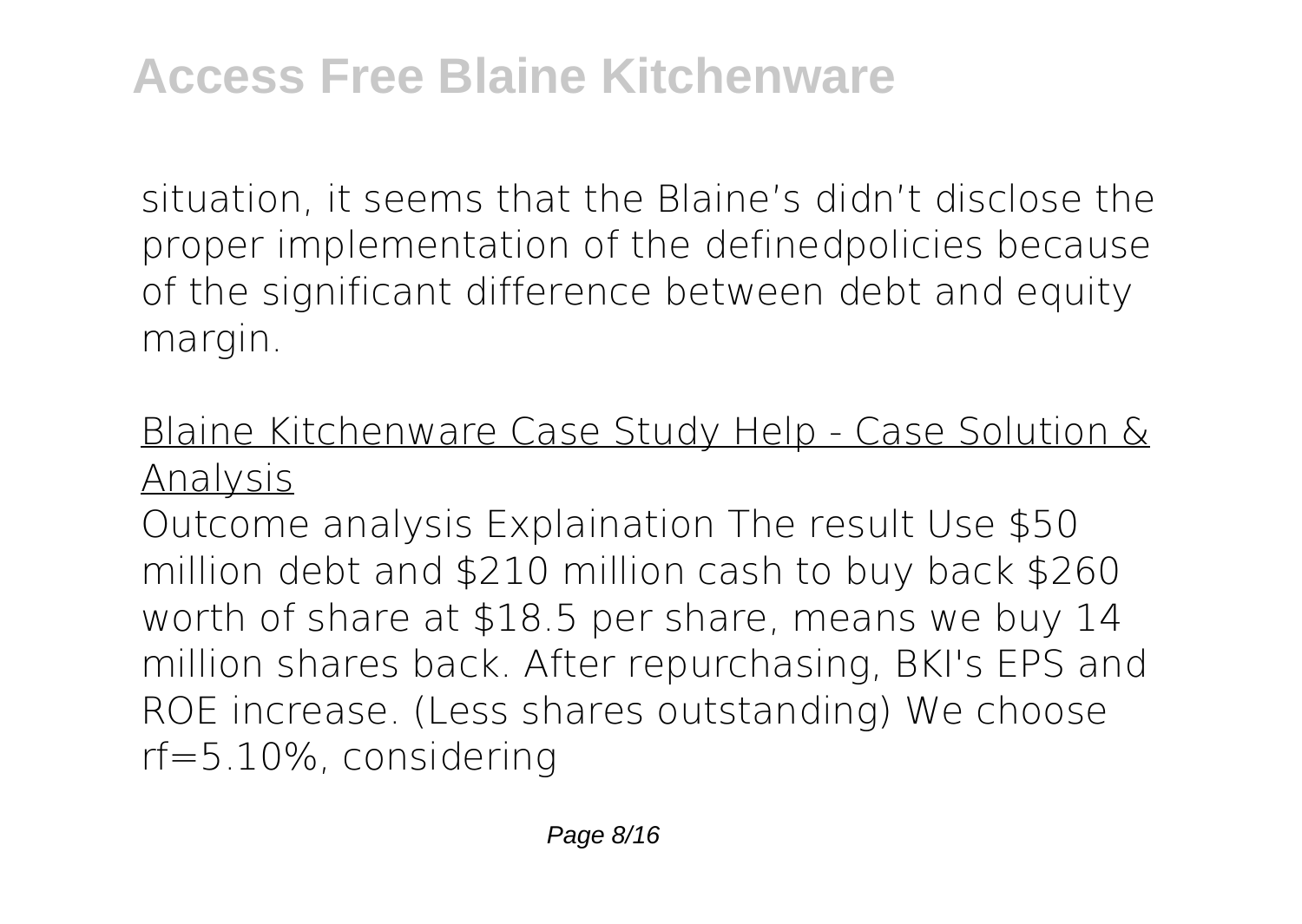#### Blaine Kitchenware by Rui Wang - Prezi

Blaine Kitchenware has occupied the industry for over 80 years and continues to gain control in the market it occupies. As the CEO of the company, Mr. Dubinski is faced with the difficult decision of determining what is best for the family company.

#### Blaine Kitchenware Case Study Solution | Share Repurchase ...

BLAINE KITCHENWARE INC: CAPITAL STRUCTURE CASE STUDY. By: Abhinav Goel Shreya Gupta Nooruddin H Anuj Kant Apaar Miglani Udit Narindra. A023 A025 A026 A029 A036 A040 Introduction Recent development is consolidation in a fragmented. Page 9/16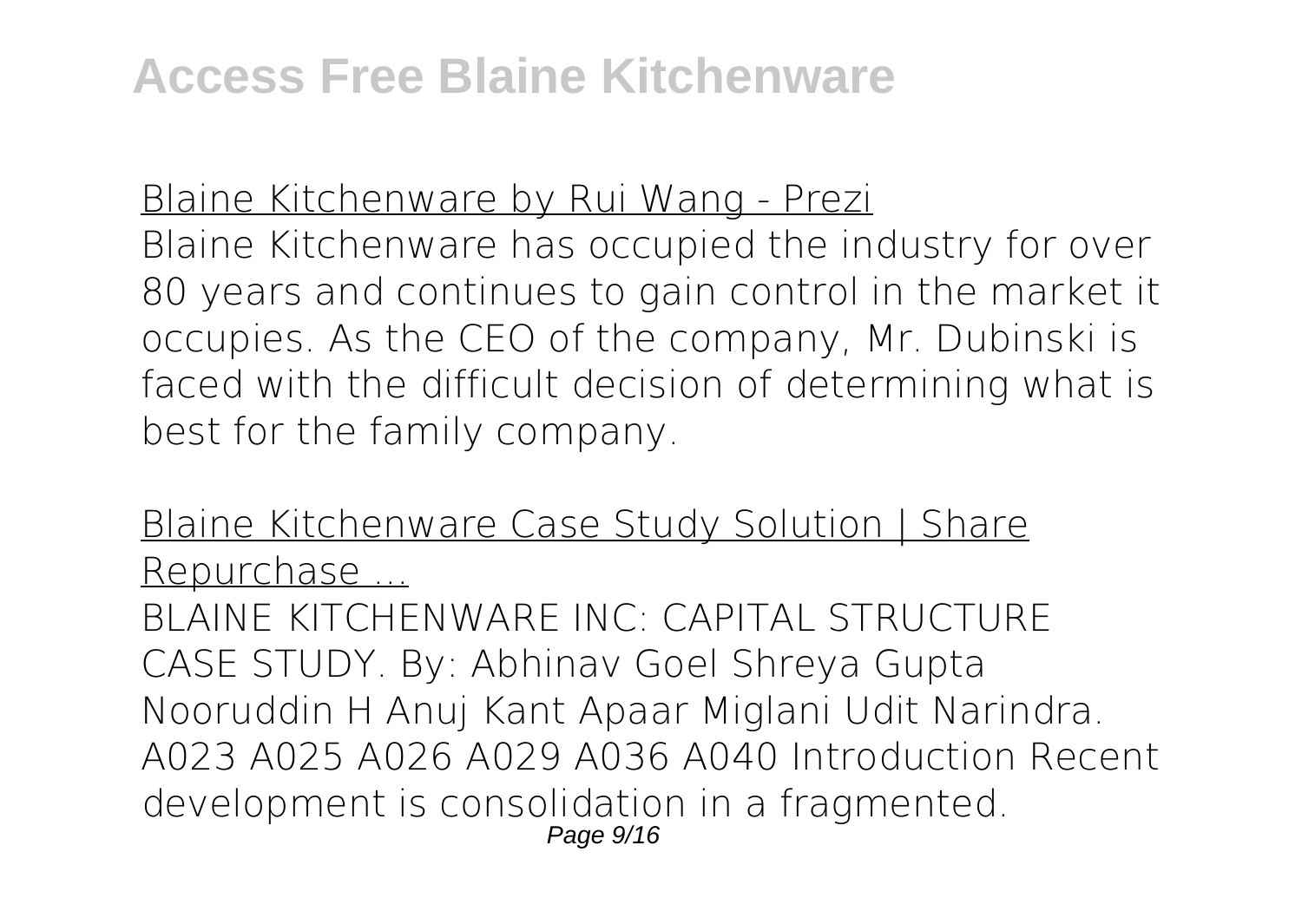industry Acquisitions of BKI were done through cash and company stock Margins dropped in the last three years despite launch of high-end products Integration costs ...

## BlaineKitchenware | Share Repurchase | Cost Of Capital

BlaineKitchenwarewas a mid-sized producer of small appliances primarily used in residential kitchens. By 2006, the company's products consisted of a wide range of small kitchen appliances including deep fryers, griddles, toasters, ovens etc. Blainehad just under 10% of the \$2.3 billion U.S. market for small kitchen appliances.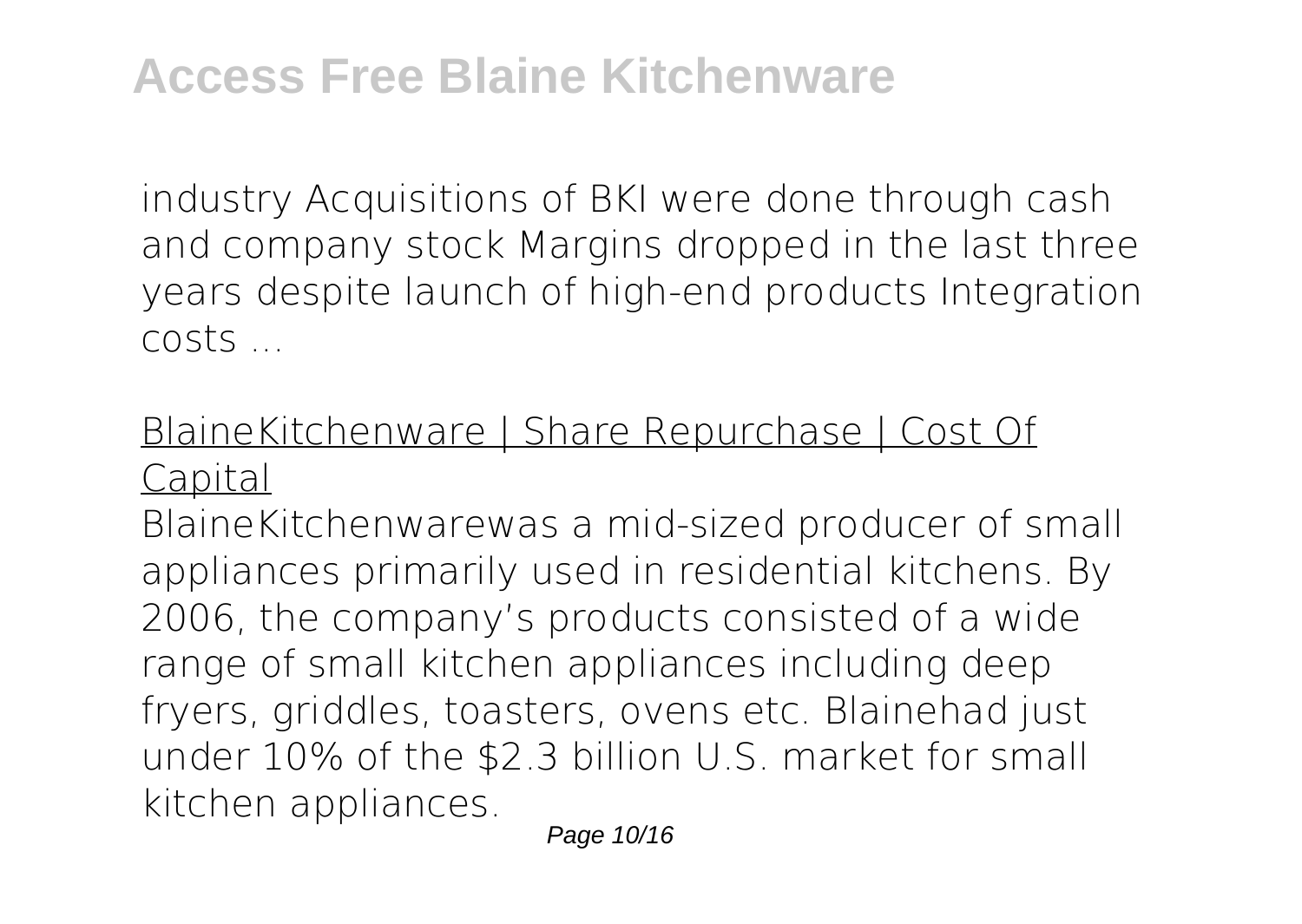Blaine Kitchenware Essay - 151 Words - StudyMode SWOT for Blaine Kitchenware Inc is a powerful tool of analysis as it provide a thought to uncover and exploit the opportunities that can be used to increase and enhance company's operations.

Blaine Kitchenware Inc Case Study Solution and Analysis of ...

Blaine Kitchenware Case Assignment FIN 5405: Mergers and Acquisitions 1. Do you believe Blaine's current capital structure and payout policies are appropriate? Why or why not? 2. Should Dubinski recommend a large share repurchase to Blaine's Page 11/16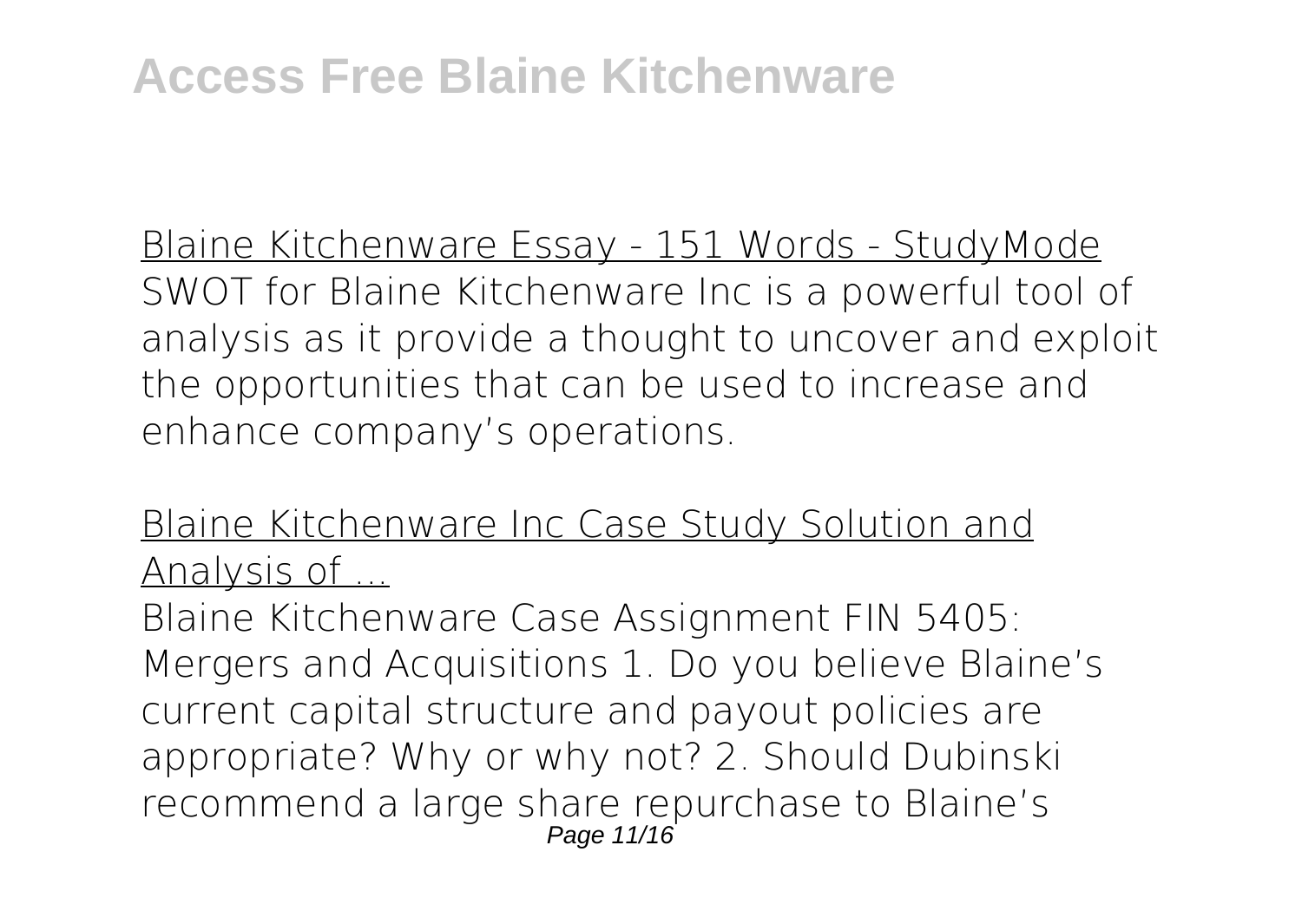board? What are the primary advantages and disadvantages of such a move? 3. Consider the following share repurchase proposal: Blaine will use \$209m of ...

## Blaine Kitchenware Assignment.pdf - Blaine Kitchenware ...

Blaine Kitchenware Case Study Answers 1. ABOUT THE COMPANY Blain Kitchenware, Inc. (BKI), founded in 1927, is a mid-sized producer of small appliances for residential kitchens. BKI has an approximate 10% market share of the \$2.3 billion U.S. market for small kitchen appliances, with 65% of sales originating from the US market.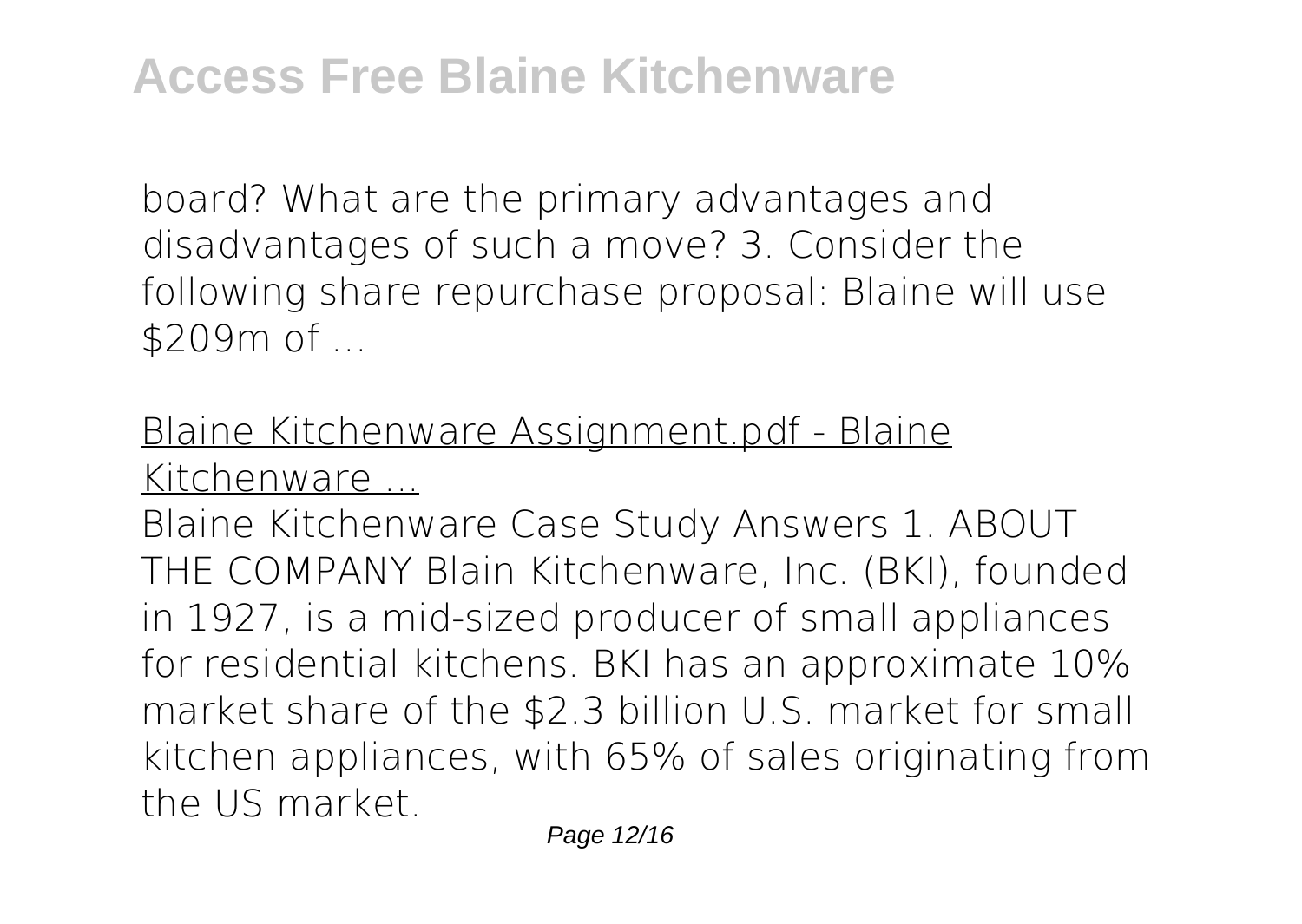Blaine Kitchenware Case Study - 336 Words | Bartleby Blaine Kitchenware.xlsx - 1 Blaine Kitchenware could benefit from the the tax revenue by borrowing Balance Sheet After Repurchase Cash Marketable | Course Hero Blaine Kitchenware xlsx - 1 Blaine Kitchenware could... School University of Pennsylvania Course Title FNCE 612

#### Blaine Kitchenware.xlsx - 1 Blaine Kitchenware could

...

Blaine is a city in Whatcom County, Washington, United States.The city's northern boundary is the Canada–US border; the Peace Arch international Page 13/16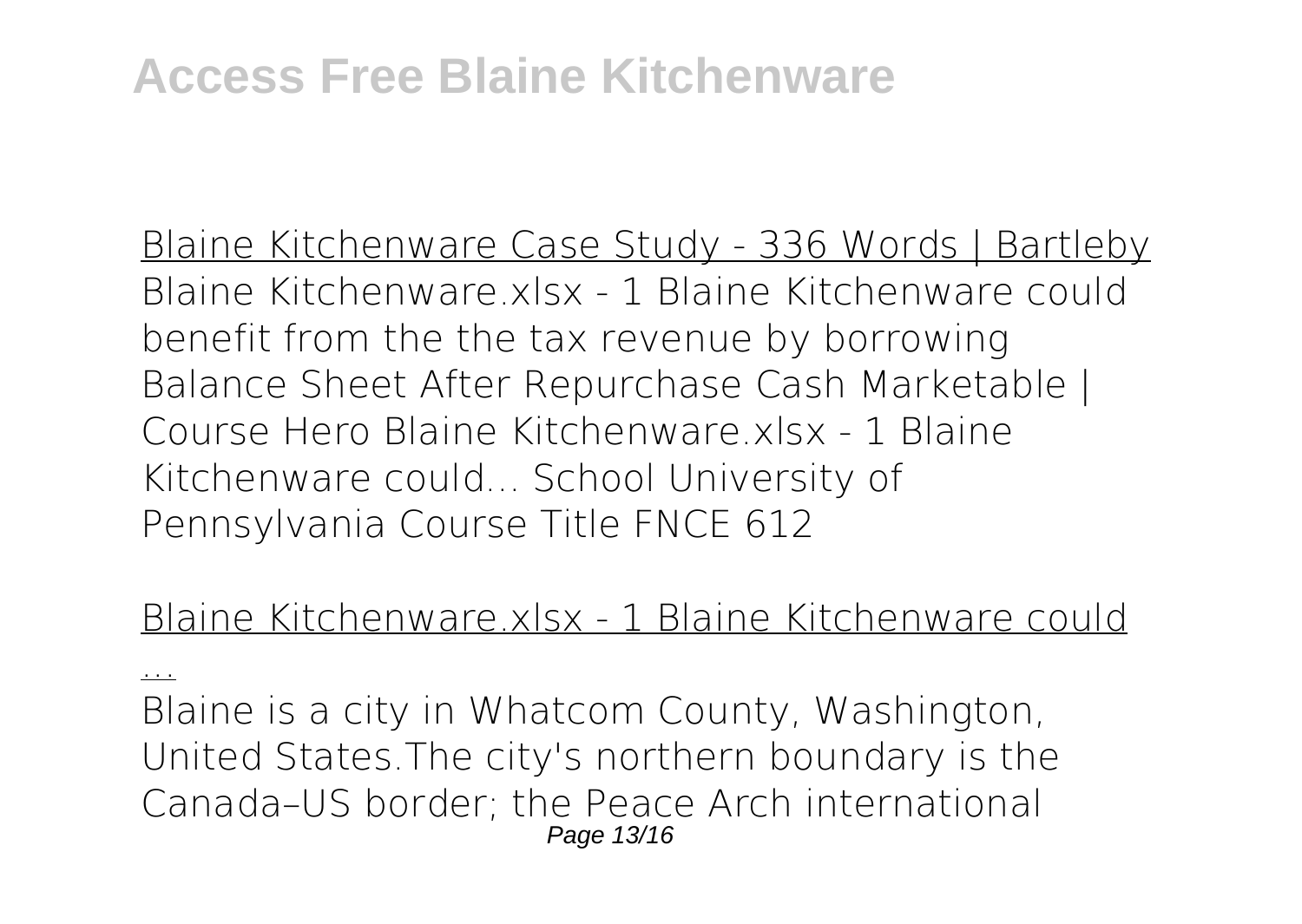monument straddles the border of both countries. The population was 4,684 at the 2010 census. Since Blaine is located right on the border with Canada, it is the northernmost city on Interstate 5, the southernmost being San Diego, California

#### Blaine, Washington - Wikipedia

According to the current situation, we think Blaine's current capital structure and payout policies are not appropriate. capital structure: Blaine is currently overliquid and under-levered. In this case, Blaine's shareholders are suffering from the effects. Because Blaine is a public company with large portion of its shares held by conservative family members, Blaine Page 14/16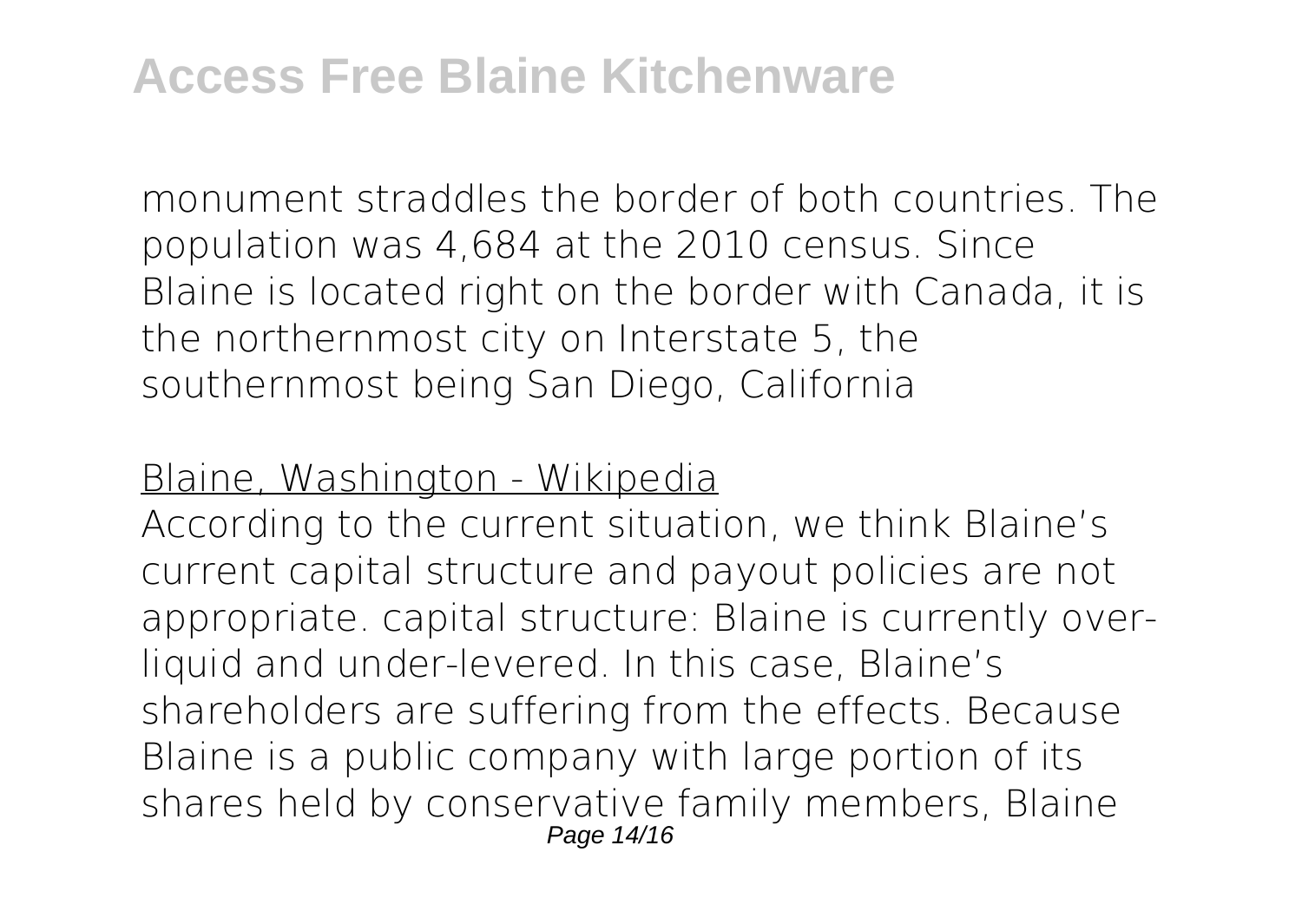has huge financial ...

Blaine Kitchenware Case Study - New York Essays A diversified mid-sized manufacturer of kitchen tools contemplates a stock repurchase in response to an unsolicited takeover. The company must determine the optimal debt capacity and capital...

Blaine Kitchenware, Inc.: Capital Structure (Brief Case) Blaine Kitchenware Case Solution Excel. Bmg Entertainment Case Study Solution. Bmw Case Solution. Bmw Films Case Solution. Bnl Stores Case Solution. Boeing 7e7 Case Solution. Boldflash Case Solution. Db Toys Case Solution. Dell's Working Page 15/16